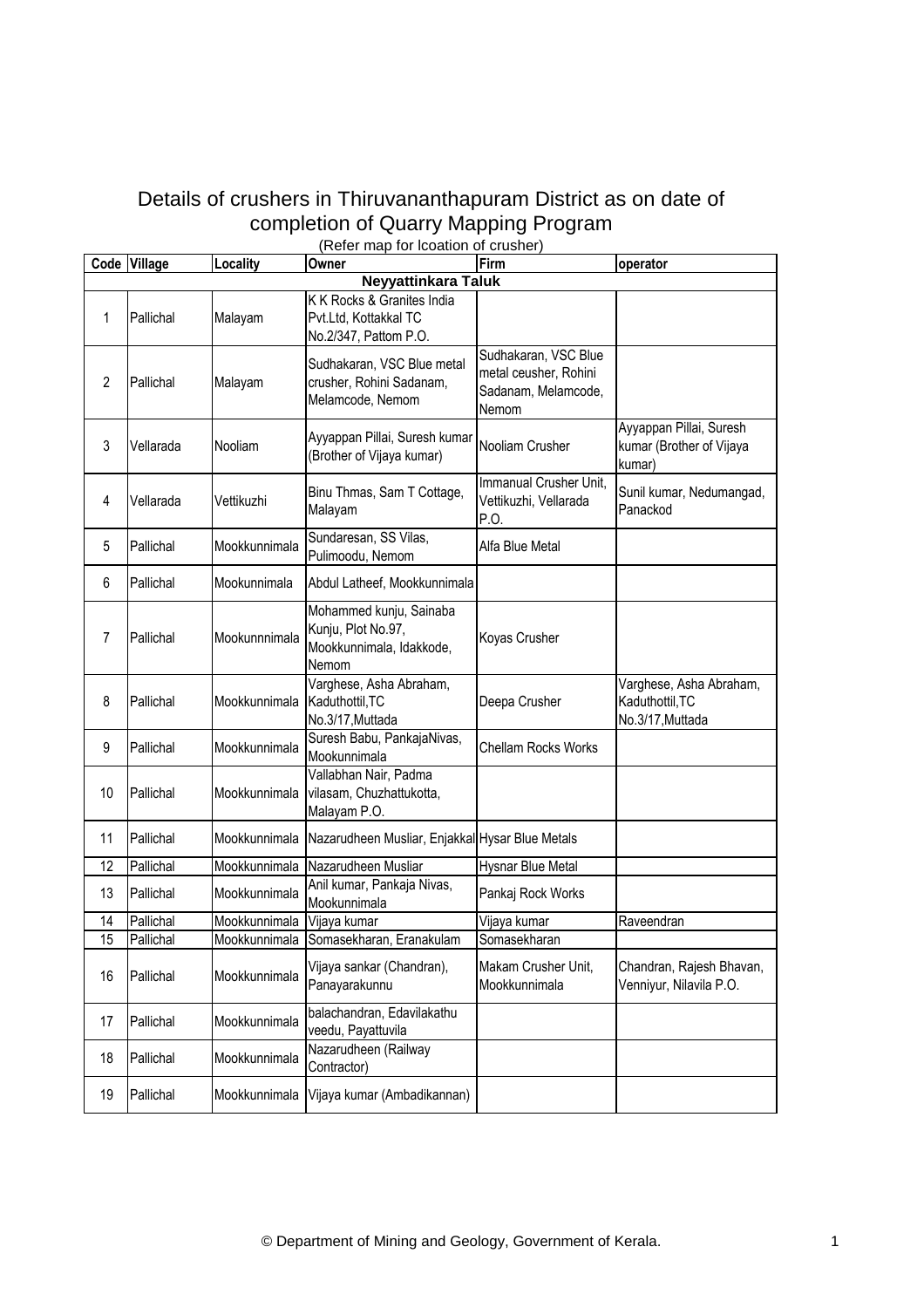|     | Code Village          | Locality        | Owner                                                                                        | Firm                                                       | operator                                                                                     |
|-----|-----------------------|-----------------|----------------------------------------------------------------------------------------------|------------------------------------------------------------|----------------------------------------------------------------------------------------------|
| 20  | Vazhichal             | Amboori         | P T Chacko, M/S Travancore<br>Granites, Pvt.Ltd, PTC<br>Towers, SS Kovil Road,<br>Thampanoor | Travancore Granites,<br>Amboori                            | P T Chacko, M/S<br>Travancore Granites,<br>Pvt.Ltd, PTC Towers,<br>SS Kovil Road, Thampanoor |
| 21  | Pallichal             | Malayam         | S Deepu, Dileep Bhavan,<br>Kaimanam, Pappanamcode                                            | Deepu Metal Crusher,<br>Malayam                            | S Deepu Metals, Malayam                                                                      |
| 22  | Pallichal             | Malayam         | N Parameswaran NairTC<br>No.3/2065, LIC Lane, Pattom                                         | Veena Crusher,<br>Malayam                                  |                                                                                              |
| 42  | Vilappil              | Mylamoodu       | Elizabeth Mathew                                                                             | Welcon Hollow Bricks,<br>Mylamoodu,<br>Puliyarakonam P.O.  | P V George, Puthiyamvila<br>House, Palmgrove Lone,<br>Vattiyoorkavu P.O.                     |
|     |                       |                 | <b>Nedumangad Taluk</b>                                                                      |                                                            |                                                                                              |
| 23  | Vellanad              | Kuthirakulam    | Aby Mathew, Panachal (H),<br>West Othara, Kattoor P.O.                                       | Poabs Granite Pyt.Ltd                                      |                                                                                              |
| 24  | Aruvikara             | Cheriyakonni    | Vinod Lal, S/o K K Narayanan,<br>Lalas, Thattarala, Kollam                                   | Metal Rock Pvt Ltd,<br>Cheriyakonni,<br>Thiruvananthapuram |                                                                                              |
| 25  | Aruvikara             | Cheriyakonni    | Somasekharan Nair, Blue Star<br>Industries, Cheriyakonni                                     | <b>Blue Star Industries</b>                                |                                                                                              |
| 26  | Uzhamalakkal Kuryathi |                 | Sreelatha, Girighokulam                                                                      | Girigoghulam                                               | Saju, Biju Bhavan, Kannyar<br>Para, Thadatharikathu<br>veedu, Puthukulangara P.O.            |
| 27  | Uzhamalakkal Kuryathi |                 | Venu                                                                                         | Devi Crusher, Kuryathi                                     | Saju P, Biju Bhavan, Kanyar<br>Para, Puthukulangara                                          |
| 28  | Thekkad               | Manjappara      | K Bhuvanendran, Kalavara<br>Thoppe, Kazhakuttam                                              | Ganapathi Metals,<br>Manjappara                            |                                                                                              |
| 30  | Pullanpara            | Neduvelipara    | R Vijayakumaran Nair, TC<br>36/820, Peruthanni                                               | Rocky Star Enterprises,<br>Chullala                        |                                                                                              |
| 31  | Nellanad              | Kattakunnum     | Abdul Salam, Kochu Kavukkal<br>(H), Chavara P.O., Kollam                                     | Araiman Crusher,<br>Kottakunnum                            |                                                                                              |
| 32  | Nellanad              | Kottukunnnam    | Suresh Kumar, Kunathu<br>veedu, Mukkudil, Pullanpara<br>P.O.                                 | AV Crusher,<br>Kottukunnam                                 |                                                                                              |
| 33  | Nellanad              | Kottukunnam     | Jayabalan, Jaya Crusher,<br>Kottukunnam                                                      | Jayabalan, Jaya<br>Crusher, Kottukunnam                    |                                                                                              |
| 35  | Pullanpara            | Venkamala       | A Mohammed Basheer,<br>Thempakala, Venjarammoodu                                             | Neenu Crusher,<br>Thempakala,<br>Venjarammoodu             |                                                                                              |
| 375 | Nedumangad            | Vengod          | Jose Kuriakose, Little Flower<br>Mount, Nalanchira P.O.                                      | Thangalathil Stone<br>Industries, Vengod                   |                                                                                              |
|     |                       |                 | <b>Chirayankeezh Taluk</b>                                                                   |                                                            |                                                                                              |
| 34  | Pazhayakunnu<br>mal   | Kilimannor      | AVK Crusher, Kilimanoor                                                                      | AVK Metal Crusher,<br>Kilimanoor                           | Vijayakumar, Vijayalayam,<br>Puthanchira, Umayanallur                                        |
| 36  | Kilimanoor            | Mulakalathukavu | P Omana, K R Crusher,<br>Mulakalathukavu, Kilimanoor                                         | K R Crusher Industries,<br>Mulakalathu kavu                |                                                                                              |
| 40  | Pazhayakunnu<br>mal   | Attur           | M M Shibily, Libas Crusher,<br>Kattukulam, Adayamon                                          | Libas Crusher, Attur                                       | Vijayakumar, Perunthanni,<br>Chempakasseri, TVM                                              |